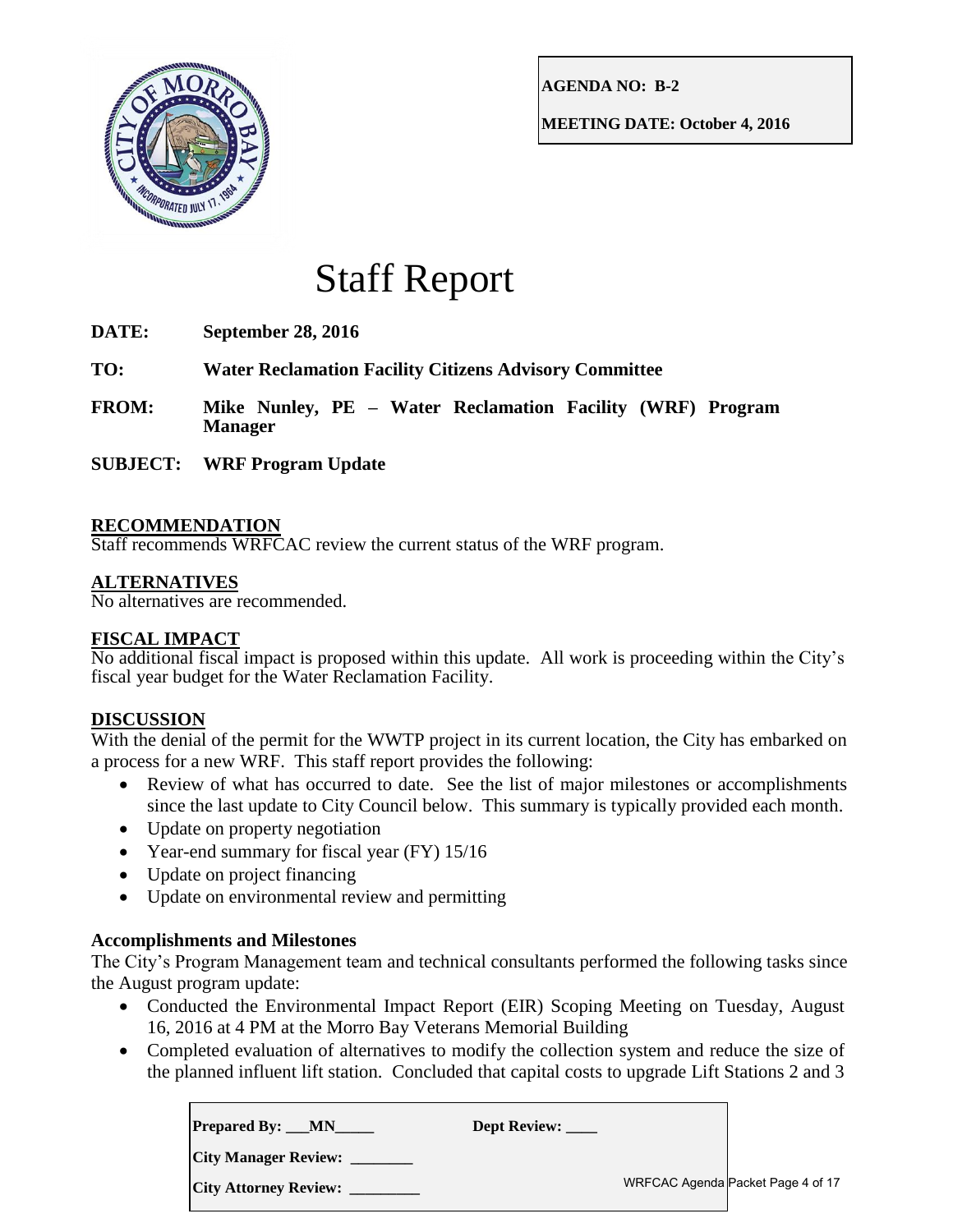to pump directly into the influent force main would not result in a significant decrease or a reasonable payback period for power costs.

- Developed preliminary pipeline alignments, field notes, and maps with utility conflicts for use by the Facility Master Plan team
- Prepared preliminary groundwater model of lower Morro Valley and completed initial assessment of water reclamation opportunities in Chorro Valley. This work will be summarized within and will supplement the Master Water Reclamation Plan.
- Continued compiling water quality and flow data for use by design/construction teams during the proposal process for the Phase I WRF
- Prepared and reviewed internal administrative draft of the Facility Master Plan
- Internally reviewed draft site plans for Phase I WRF. Draft site plan includes potential layout and area required for facilities to meet stated City goals, including City Corporation Yard facilities, solar power generation, and Phase II advanced water purification systems, as well as expansion area for future upgrades and/or to serve Cayucos Sanitary District. These other elements will be clearly identified and differentiated from the Phase I WRF in the draft Facility Master Plan to allow Council to understand the areas required for future phasing and for the other potential community facilities (solar and corporation yard). Since the operations center for the WRF and some other WRF facilities can share space with other Public Works uses (water, wastewater collections, streets, and maintenance), the shared facilities will also be clearly identified for Council consideration in the draft Master Plan. It is assumed costs for "non-shared" corporation yard facilities would be paid from General Fund, whereas solar panels could be added to the WRF Program or could be installed through a power purchase agreement or other contract vehicle.

At this time, the City has not budgeted for a new corporation yard so that planning process would proceed separately under direction of the Public Works Department. The purpose of including the area required for the Corporation Yard in the Facility Master Plan is to ensure adequate area is purchased, to allow for these facilities to be programmed as appropriate.

- The Program Management team met and negotiated terms for draft Memorandum of Understanding (MOU) with property owner at South Bay Boulevard. Terms were mutually agreed upon by staff and the property owner's representative in order to develop an MOU for Council consideration. A draft Memorandum has been provided by the property owner and comments have been provided by City staff.
- Completed final Salinity Control Plan and began development of draft ordinance, outreach materials, and draft report for future WRFCAC and Council consideration
- Prepared and reviewed initial draft architectural simulation of the property, incorporating architectural elements and themes discussed in City community workshops
- Met with Regional Water Quality Control Board staff to discuss status of draft discharge permit for the existing Wastewater Treatment Plant, as well as status of the City's WRF Program. The importance of salinity control in meeting future reuse goals was specifically discussed during the meeting and RWQCB staff expressed support for the City's efforts to manage salinity in the wastewater collection system.
- Coordinated with EIR consultant team relative to the FMP progress, and began description of existing conditions on the project site to frame the context of the proposed project analysis once FMP is completed.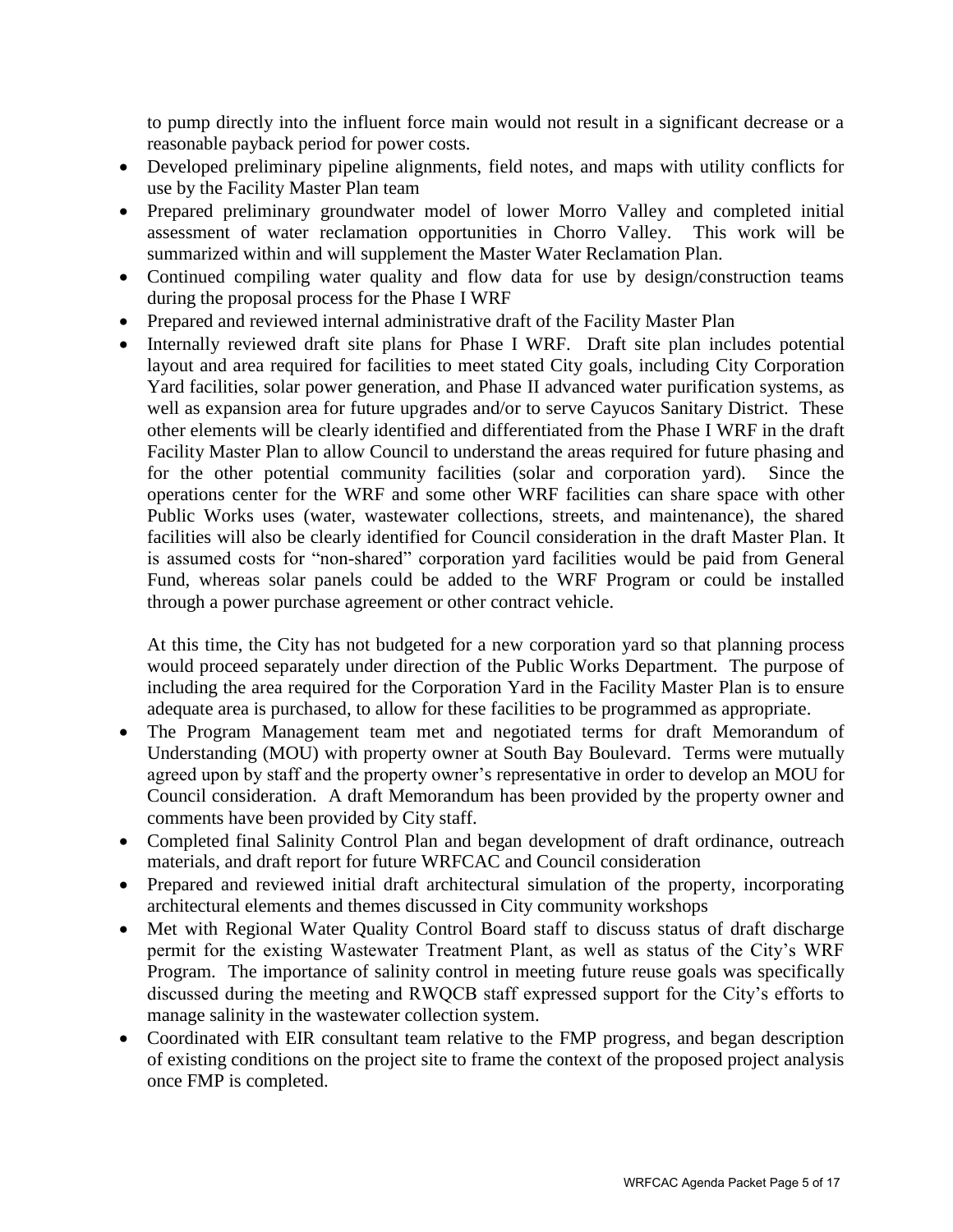## **Update on Property Negotiation**

Property negotiation is centered around purchasing enough area to meet anticipated WRF Phase I and Phase II facilities, expansion area to meet new regulatory requirements, future solar generation, and potentially a future corporation yard. In addition, the property owner's desire to minimize creation of unusable property is also a consideration. Since mid-June, the Facility Master Plan team and Program Management team have been developing draft site plans in order to inform the City's decision to enter into an MOU and ultimately to purchase part the property.

After an acceptable MOU is negotiated by City staff and the property owner, that MOU will be brought to City Council for review and approval. On September 27, the Program Management team attended closed session meeting with Council to discuss the terms. The MOU is expected to be finalized in October. Final purchase cost will depend on an appraisal so no cost impact will be available at the time the MOU is brought to Council. The City attorney has advised Council not to purchase the property until the Final Environmental Impact Report is certified, which is anticipated in November 2017.

# **FY 15/16 Year End Summary**

As discussed at the last WRFCAC meeting, a budget update for the fourth quarter of fiscal year 2015/16 (4Q15/16) has been prepared. In the August meeting, it was noted that the final consultant invoices and charges through June 30 of FY 16/17 may not arrive at the City until August 2016.

As discussed in prior meetings, MKN and City staff developed a budget and expense report format with input from the WRFCAC Financial Subcommittee. The summary is attached, and includes all City expenses (including staff time with benefits, copies, and other office expenses) in addition to consultant contracts. The second page provides a higher level of detail on budget status of individual consultant contracts. This report will be provided quarterly to City Council and WRFCAC, and currently represents expenses through June 30, 2016.

The following sections provide an analysis and overview of the City's WRF budget for FY15/16. The budget summary presents budget information on quarterly, annual (based on the fiscal year for the City between July and June) and total project time periods. All costs for a given period are based on the invoice dates (except for consultant costs as described below). This resulted in minor changes to the costs per quarter compared to the previous report, but working from the invoice dates allows us to better automate the reporting process since that is the information the City uses to report miscellaneous costs.

EXPENDITURES: The following table describes the line items from Attachment 1, as well as any comments regarding budget status.

| Object Name (from Description |                                             | Comments                                                  |
|-------------------------------|---------------------------------------------|-----------------------------------------------------------|
| Attachment 1)                 |                                             |                                                           |
| <b>Past Siting Studies</b>    | Contractual                                 | services for These work efforts were completed, contracts |
|                               | studies completed prior to expired,         | and there are no further                                  |
|                               | initiating the Facility Master encumbrances |                                                           |
|                               | Plan process $(2013-2015)$                  |                                                           |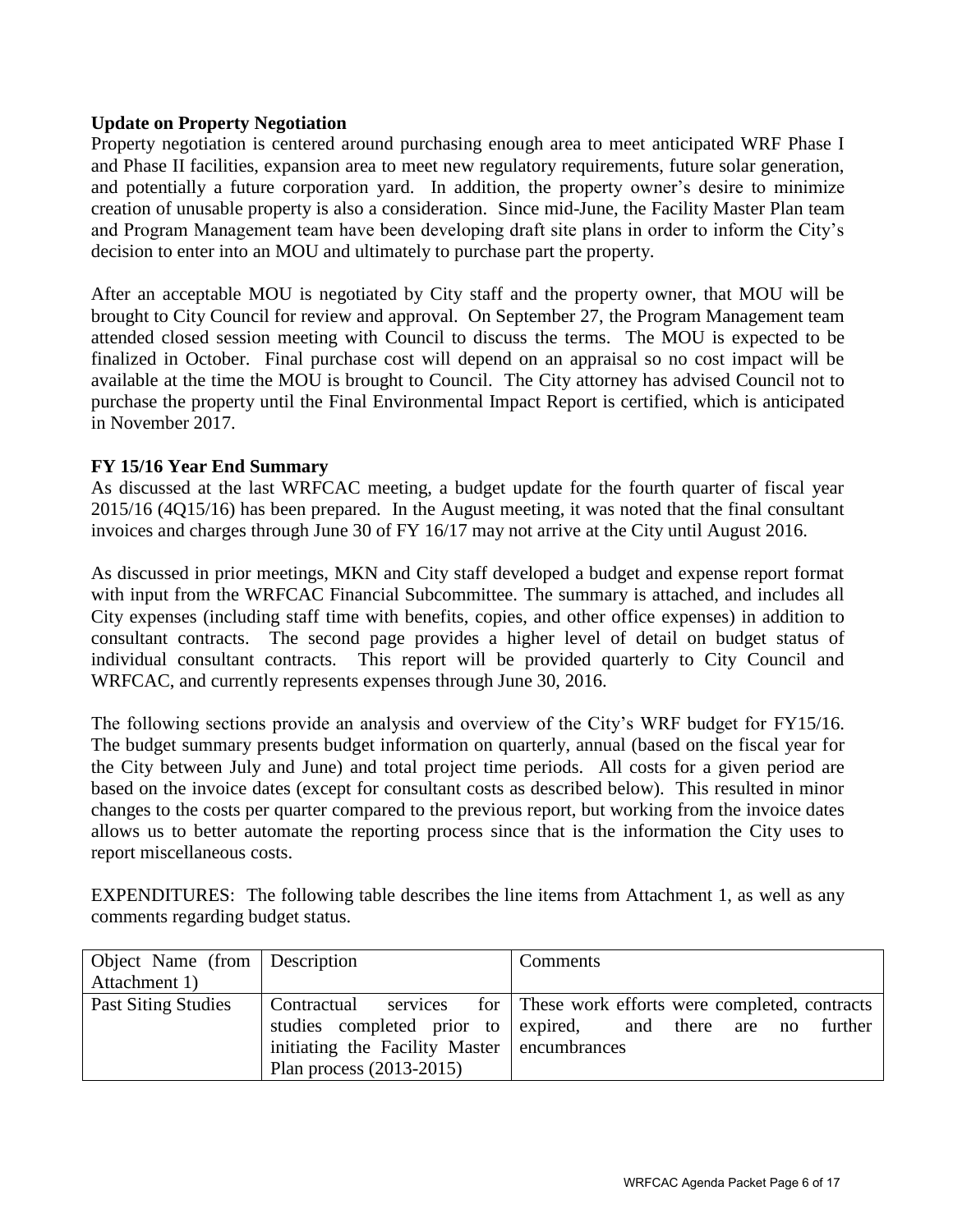| Consultant<br>Current<br>Contracts | Summary of Page 2 from<br>Attachment 1                                                                                                                  | Work efforts are under budget for FY 15/16,<br>but major contracts (ex. Facility Master Plan<br>and CEQA/Permitting) for the planning and<br>permitting phase of the program were delayed<br>by the City's site selection process. Contract<br>amounts will be fully utilized, and in some<br>cases required amendments (ex. Facility<br>Master Plan) but delays resulted in contracts<br>rolling over to the new FY $16/17$ . In order to<br>facilitate a more automated reporting process,<br>consultant costs for a given period will be<br>based on the dates work was performed<br>instead of invoice or payment dates. |
|------------------------------------|---------------------------------------------------------------------------------------------------------------------------------------------------------|------------------------------------------------------------------------------------------------------------------------------------------------------------------------------------------------------------------------------------------------------------------------------------------------------------------------------------------------------------------------------------------------------------------------------------------------------------------------------------------------------------------------------------------------------------------------------------------------------------------------------|
| Water Rights Legal<br>Support      | Contract attorney fees<br>for<br>input<br>water<br>on<br>reuse<br>alternatives<br>and<br>legal                                                          | $-$                                                                                                                                                                                                                                                                                                                                                                                                                                                                                                                                                                                                                          |
|                                    | constraints                                                                                                                                             |                                                                                                                                                                                                                                                                                                                                                                                                                                                                                                                                                                                                                              |
| Labor and Benefits                 | City staff labor and benefits<br>(also called "fully burdened<br>labor") for the WRF Program                                                            | Current FY 15/16 efforts included wastewater<br>sampling, meeting attendance, administrative<br>support, collection system flow monitoring,<br>and all activities related to the WRF Program                                                                                                                                                                                                                                                                                                                                                                                                                                 |
| Laboratory/Sampling                | Contract laboratory services<br>for wastewater analysis to<br>support Facility Master Plan<br>and future detailed design<br>efforts                     | $-$                                                                                                                                                                                                                                                                                                                                                                                                                                                                                                                                                                                                                          |
| Printing<br>and<br>Advertising     | Costs from outside vendors<br>copies,<br>printing,<br>for<br>and<br>develop<br>postage<br>to<br>and<br>distribute<br><b>WRF</b><br>Program<br>materials |                                                                                                                                                                                                                                                                                                                                                                                                                                                                                                                                                                                                                              |
| License<br>Software<br>and Fees    | for<br>Fee<br>Procore<br>Project/Construction<br><b>Management Software</b>                                                                             | Procore software is used to manage and track<br>budgets and contracts,<br>consultant<br>store<br>documents<br>and<br>deliverables,<br>program<br>coordinate and record meetings, and track<br>work efforts during the planning/permitting<br>phase. During construction, the software will<br>be used for tracking contractor submittals, pay<br>requests, field observations, and other work<br>efforts. Annual fee is \$42,205 over the next 5<br>to 8 years.                                                                                                                                                              |
| Property Acquisition               | Cost to purchase property<br>options and appraisals                                                                                                     | A nonrefundable fee of \$25,000 was spent for<br>an option to purchase the Righetti Property.<br>The option expired in July 2016. A total of<br>\$5500 has been spent in appraisal fees.                                                                                                                                                                                                                                                                                                                                                                                                                                     |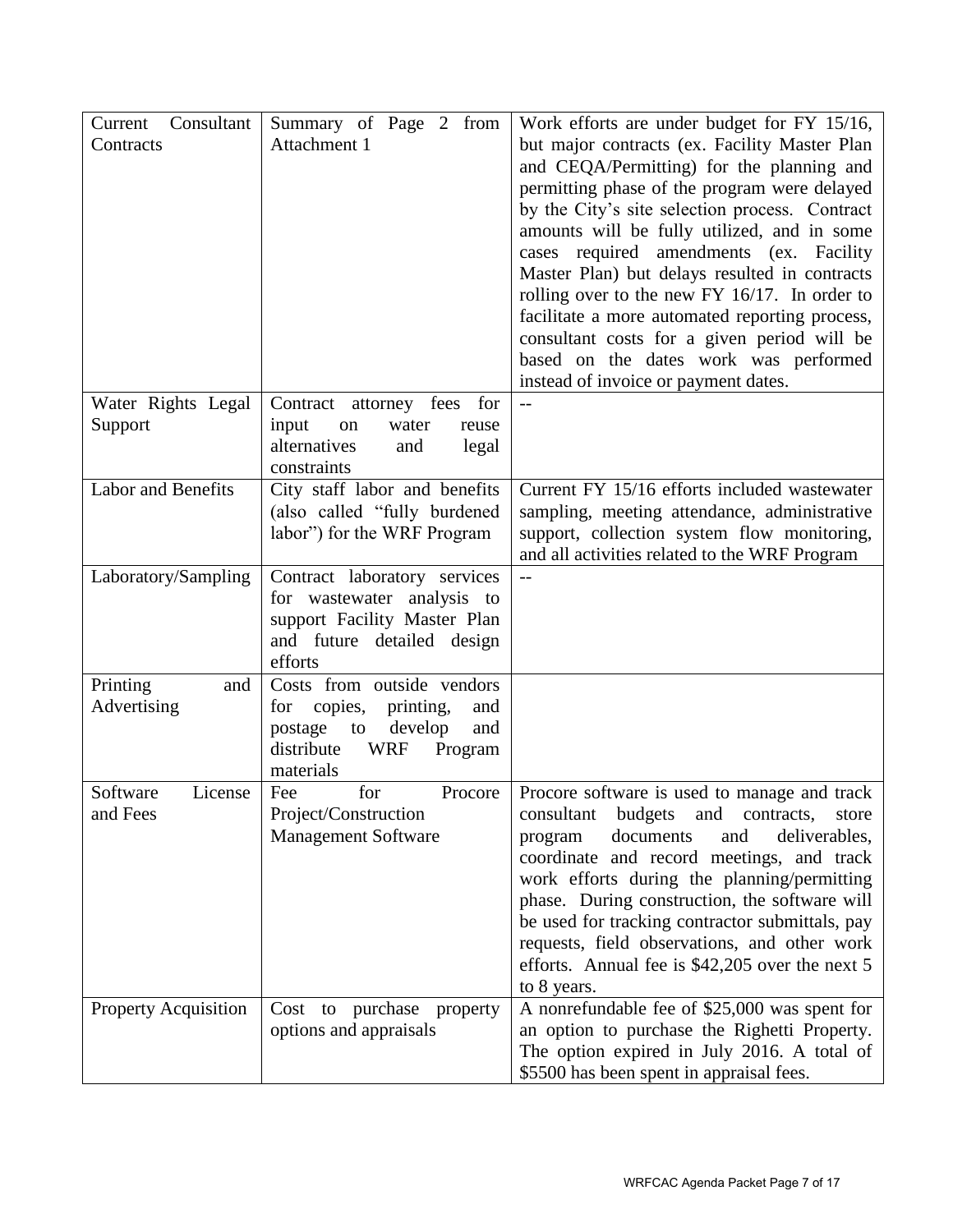| Program   | Office   Copier, monitor, telephone,<br>$-$ |
|-----------|---------------------------------------------|
| Equipment | and other office equipment to               |
|           | equip the Program Office in                 |
|           | the City Hall Annex                         |

REVENUE: At this time, the City is funding the project through user rates, the Recycled Water Facilities Planning Grant, and Supplemental Environmental Project (SEP) money from California Department of Corrections and Rehabilitation for California Men's Colony. SEP funds were intended to offset costs for the CMC evaluations completed last year.

User rates fund the City's sewer enterprise, including efforts not related to the new WRF. Incoming revenue is not directed into a specific fund for the WRF. Therefore, the budget table includes the revenue anticipated for the WRF which is 75% of \$75M, or \$56.25M, with 25% of debt service coverage (assumed in the Rate Study) to increase the projected available revenue up to \$70.4. This assumes debt service coverage would be reduced and/ reallocated by reprioritizing other wastewater capital projects.

The goal of the Facility Master Plan is to develop a more refined Phase I WRF project budget than the estimates from the 2014 Site Options Report (which assumed a project would be constructed at the Rancho Colina site and is the origin of the \$75M Phase I budget in the 2015 Rate Study).

#### **Project Financing Update**

The City has applied for a State Revolving Fund (SRF) Planning Loan for \$10.3M and according to the State Water Resource Control Board (SWRCB) Project Manager, a draft agreement should be available in October.

The City intends to pursue an SRF Construction Loan for the balance of the Ph I WRF program. The SRF Construction Loan application cannot be completed until the Environmental Impact Report is certified. In the 2016/17 Intended Use Plan for Clean Water State Revolving Fund, Small Community Grant and Water Recycling Funding Programs, SWRCB reviewed the list of projects that have been submitted for SRF funding and have concluded that additional bond sales or other revenues may be required to fund them all. The Program Management team will continue to monitor status of the SRF program in case alternative financing approaches are required. Funding programs continually evolve in response to their commitments and availability of resources, so the situation could be considerably different in a year when EIR certification is eminent.

The City also intends to identify and apply for state and federal construction grants. Completion of the California Environmental Quality Act (CEQA) program is often required to receive funding or to be competitive for many of these grant programs. The City's grant and funding strategist, Kestrel Consulting, continues to monitor grant and funding opportunities in anticipation of the City's completion of the Facility Master Plan, Master Reclamation Plan, and Environmental Impact Report. A detailed project description is critical to identification and successful pursuit of funding opportunities.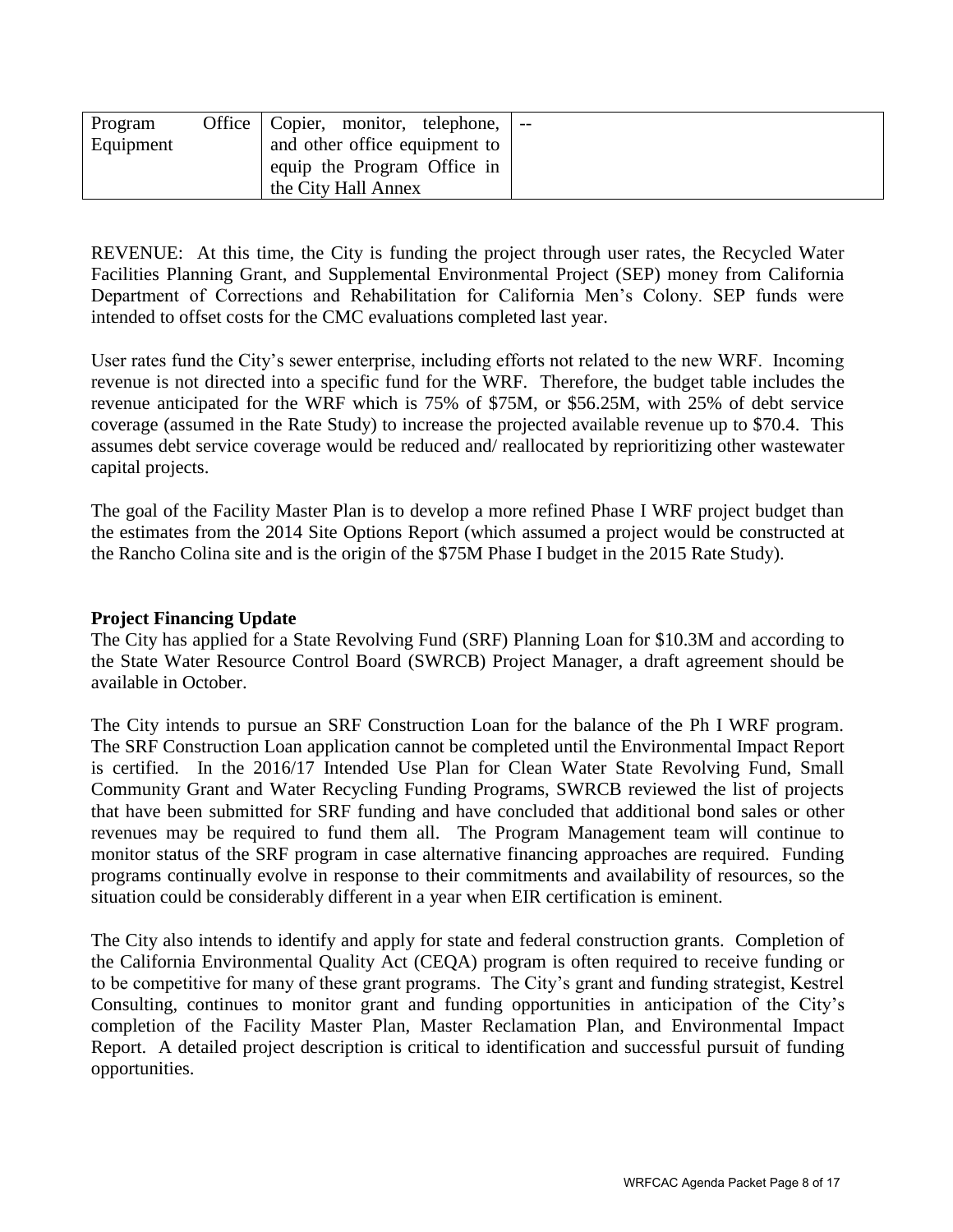#### **Project Environmental Review and Permitting Update**

A Notice of Preparation (NOP) for the Environmental Impact Report (EIR) was released on August 7, 2016, which began a 30-day review period during which public comments could be received to fame the scope of the study. The required EIR Scoping Meeting was held on August 16. As a result of the NOP release and the Scoping Meeting, staff received many comment letters that will be used to help better define the issues to be examined in the EIR. At this time, it is expected that the EIR consultant's budget and scope of work anticipated these issues. The consultant has begun work on the EIR, framing the existing conditions with respect to these issues, and is coordinating with staff and the FMP consulting team, because the FMP will be a central component of the project description analyzed in the EIR. The EIR will also analyze the Master Reclamation Plan, which is currently under development. It is anticipated that the EIR is on schedule, with an expected release of the Draft EIR in summer 2017, with Final EIR certification in November 2017.

Program management staff and the EIR consultant are coordinating closely with outside agencies that would have potential permitting authority over one aspect or another of the project, including the Coastal Commission, Regional Water Quality Control Board, and a variety of regulatory resource agencies such as the California Department of Fish and Wildlife. Their input will be useful to help guide the EIR analysis. The EIR itself will be used to support permitting efforts, once the Final EIR is certified by the City.

#### **ATTACHMENTS**

1. Final FY 15/16 WRFCAC Budget Report and Commitment Summary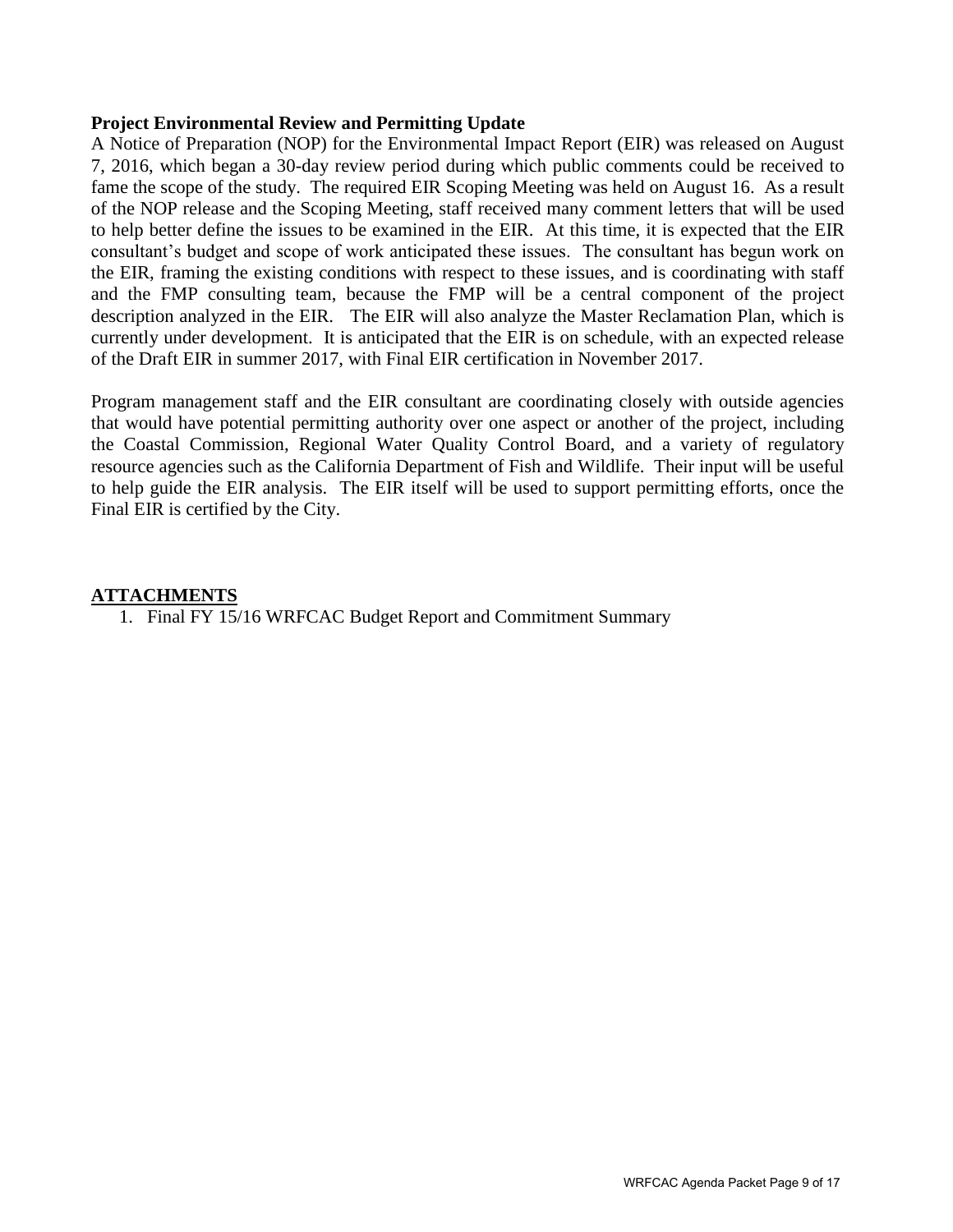| <b>City of Morro Bay</b>                                                                                              |                                                          |                        |                                          |                    |                        |                                  |                                         |                          |                   |                        |                                                             |                      |                                    |                         |
|-----------------------------------------------------------------------------------------------------------------------|----------------------------------------------------------|------------------------|------------------------------------------|--------------------|------------------------|----------------------------------|-----------------------------------------|--------------------------|-------------------|------------------------|-------------------------------------------------------------|----------------------|------------------------------------|-------------------------|
| Water Reclamation Facility Advisory Committee (WRFCAC) Quarterly Budget Review Summary 4Q15/16<br><b>EXPENDITURES</b> |                                                          |                        |                                          |                    |                        |                                  |                                         |                          |                   |                        |                                                             |                      |                                    |                         |
| <b>Key Definitions</b>                                                                                                |                                                          |                        |                                          |                    |                        |                                  |                                         |                          |                   |                        |                                                             |                      |                                    |                         |
|                                                                                                                       |                                                          | Quarter                | Portion of Fiscal Year Budget Management |                    |                        | <b>YTD</b>                       | Sum Of Current Quarter Projected        |                          |                   |                        |                                                             |                      | Sum Of All Project                 |                         |
|                                                                                                                       |                                                          | Projected              | Expects Necessary to Meet Quarter        |                    |                        | Projected                        | <b>Budget and All Prior Quarter</b>     |                          |                   |                        |                                                             | Encumbrance          | Contracts Less Actual Expenditures |                         |
|                                                                                                                       |                                                          | <b>Budget</b>          | Expenditures                             |                    |                        | <b>Budget</b>                    | <b>Projected Budgets</b>                |                          |                   |                        |                                                             | <b>Balance</b>       | Against Contracts (See Note 3)     |                         |
|                                                                                                                       |                                                          |                        |                                          |                    |                        |                                  |                                         |                          |                   |                        |                                                             |                      |                                    |                         |
|                                                                                                                       | <b>Accounts</b>                                          |                        | <b>Current Quarter</b>                   |                    |                        |                                  | <b>Fiscal Year To Date (YTD)</b>        |                          |                   |                        |                                                             | <b>Total Project</b> |                                    |                         |
| Fund/                                                                                                                 | Object                                                   | Projected              |                                          | Percent            |                        | Projected                        | <b>YTD</b>                              | Percent                  |                   | Amended                |                                                             | Encumbrance          | Percent                            |                         |
| Code                                                                                                                  | Name                                                     | <b>Budget</b>          | <b>Expenditures</b>                      | <b>Expended</b>    | Variance               | <b>Budget</b>                    | <b>Expenditures</b>                     | Expended                 | Variance          | <b>Budget</b>          | <b>Expenditures</b>                                         | <b>Balance</b>       | <b>Expended</b>                    | Variance                |
| 599-8312                                                                                                              | <b>Contractual Services</b>                              |                        |                                          |                    |                        |                                  |                                         |                          |                   |                        |                                                             |                      |                                    |                         |
| 6105                                                                                                                  | Past Siting Studies (Completed - no further encumbrance) |                        |                                          | $\sim$             | $\sim$                 | $\sim$                           |                                         | $\sim$                   | $\sim$            | \$534,418              | \$448,057                                                   | \$0                  | 83.84%                             | \$86,361                |
| 6105                                                                                                                  | Current Consultant Contracts (see P. 2)                  | \$200,000              | \$296,47                                 | 148.24%            | ( \$96,47              | \$2,403,483                      | \$1,430,369                             | 59.51%                   | \$973,114         | \$2,403,483            | \$1,441,662                                                 | \$961,821            | 59.98%                             | \$961,821               |
| 6105                                                                                                                  | Water Rights Legal Support (See Note 2)                  | $\sim$                 | ۹                                        | $\sim$             | $\sim$                 | $\sim$                           | ۹r                                      | $\sim$                   | $\sim$            | $\sim$                 | \$7,88                                                      | $\sim$               | $\sim$                             | $\sim$                  |
| 6105                                                                                                                  | Rate Study                                               |                        | \$1,45                                   | $\sim$             | $\sim$                 |                                  | \$1,45                                  | $\sim$                   | $\sim$            | ш.                     | \$1,457                                                     |                      | $\sim$                             | $\sim$                  |
|                                                                                                                       | Subtota                                                  | \$200,000              | \$297,929                                | 148.96%            | (597, 92)              | \$2,403,483                      | \$1,431,826                             | 59.57%                   | \$971,657         | \$2,937,901            | \$1,899,056                                                 | \$961,821            | 64.64%                             | \$1,038,845             |
| 599-8312                                                                                                              | Labor (Fully Burdened)                                   |                        |                                          |                    | (58.30)                |                                  |                                         | 140.26%                  | (520.12)          |                        |                                                             |                      | 53.25%                             |                         |
| 4910,4999                                                                                                             | Labor and Benefits<br>Subtota                            | \$12,500<br>\$12,500   | \$20,809<br>\$20,809                     | 166.48%<br>166.48% | (58.30)                | \$50,000<br>\$50,000             | \$70,128<br>\$70.128                    | 140.26%                  | (\$20.128         | \$400,000<br>\$400,000 | \$213,012<br>\$213,012                                      | $\sim$               | 53.25%                             | \$186,988<br>\$186,988  |
| 599-8312                                                                                                              | <b>Other Costs</b>                                       |                        |                                          |                    |                        |                                  |                                         | $\overline{\phantom{a}}$ |                   |                        |                                                             |                      |                                    |                         |
| 6105, 6162                                                                                                            | Laboratory/Sampling                                      | \$25,000               | \$6,797                                  | 27.19%             | \$18,203               | \$100,000                        | \$21,910                                | 21.91%                   | \$78,090          | \$200,000              | \$23,638                                                    |                      |                                    | \$176,362               |
| 5199,6106,                                                                                                            |                                                          |                        |                                          |                    |                        |                                  |                                         |                          |                   |                        |                                                             |                      |                                    |                         |
| 6105,6710                                                                                                             | Printing and Advertising                                 |                        | \$6,392                                  |                    |                        |                                  | \$10,290                                |                          |                   |                        | \$21,267                                                    |                      |                                    |                         |
| 5199                                                                                                                  | Software license and fees                                | \$0                    | \$0                                      |                    | $\sim$                 | \$42,205                         | \$42,206                                | 100.00%                  | (S <sub>1</sub> ) | \$371,20               | \$42,206                                                    | \$329,000            | 11.37%                             | \$329,000               |
| 5199,7101                                                                                                             | <b>Property Acquisition</b>                              | \$31,000               | 50                                       | 0.00%              | \$31,000               | \$31,000                         | \$25,000                                | 80.65%                   | \$6,000           | $\Delta\Delta\omega$   | \$25,000                                                    | $\sim$ .             | $\sim$                             | $\sim$                  |
|                                                                                                                       |                                                          |                        |                                          |                    |                        |                                  |                                         |                          |                   |                        |                                                             |                      |                                    |                         |
|                                                                                                                       | 199, 6106, 6750 Program office equipment                 | \$0                    | \$370                                    |                    |                        | \$0                              | \$3,746                                 |                          |                   |                        | \$3,746                                                     |                      |                                    |                         |
| 5199, 6514                                                                                                            | Travel expense                                           | $\sim$                 | \$716                                    | $\sim$             | $\sim$                 | $\sim$                           | \$829                                   | $\sim$                   | $\sim$            | <b>Section</b>         | \$829                                                       | $\sim$               | $\sim$                             | $\sim$                  |
|                                                                                                                       | Subtotal                                                 | \$56,000               | \$14,275                                 | 25.49%             | \$41,725<br>(\$64.513) | \$173,205                        | \$103,981                               | 60.03%                   | \$69,224          | \$571,205              | \$116,685                                                   | \$329,000            | 20.43%                             | \$454,520               |
|                                                                                                                       | <b>TOTALS</b>                                            | \$268,500              | \$333,013                                | 124.03%            |                        | \$2,626,688                      | \$1,605,934                             | 61.14%                   | \$1,020,754       | \$3,909,106            | \$2,228,753                                                 | \$1,290,821          | 57.01%                             | \$1,680,353             |
|                                                                                                                       |                                                          |                        |                                          |                    |                        |                                  |                                         |                          |                   |                        |                                                             |                      |                                    |                         |
|                                                                                                                       |                                                          |                        |                                          |                    |                        | <b>REVENUE</b>                   |                                         |                          |                   |                        |                                                             |                      |                                    |                         |
|                                                                                                                       |                                                          |                        |                                          |                    |                        | <b>Key Definitions</b>           |                                         |                          |                   |                        |                                                             |                      |                                    |                         |
|                                                                                                                       |                                                          | Quarter                | Portion of Fiscal Year Budget Management |                    |                        | <b>YTD</b>                       | Sum of Current Quarter Projected Budget |                          |                   |                        |                                                             |                      |                                    |                         |
|                                                                                                                       |                                                          | Projected              | Expects To Be Recognized During Quarter  |                    |                        | Projected                        | and All Prior Quarter Projected Budgets |                          |                   |                        |                                                             |                      |                                    |                         |
|                                                                                                                       |                                                          | <b>Budget</b>          |                                          |                    |                        | <b>Budget</b>                    |                                         |                          |                   |                        |                                                             |                      |                                    |                         |
|                                                                                                                       | <b>Accounts (See Note 1)</b>                             | <b>Current Quarter</b> |                                          |                    |                        | <b>Fiscal Year To Date (YTD)</b> |                                         |                          |                   | <b>Total Project</b>   |                                                             |                      |                                    |                         |
| <b>Funding</b>                                                                                                        |                                                          |                        |                                          |                    |                        |                                  |                                         |                          |                   | Amended                |                                                             |                      | Percent                            |                         |
|                                                                                                                       | Revenue                                                  | Projected              | Recognized                               | Percent            |                        | Projected                        | <b>YTD Recognized</b>                   | Percent                  |                   |                        | Recognized                                                  |                      |                                    |                         |
| <b>Source</b>                                                                                                         | Name                                                     | <b>Budget</b>          | Revenue                                  | Recognized         | Variance               | <b>Budget</b>                    | Revenue                                 | Recognized               | Variance          | <b>Budget</b>          | Revenue                                                     |                      | Recognized                         | Variance                |
| <b>SWRCB</b>                                                                                                          | Grants                                                   |                        | \$0                                      | 0.00%              | \$0                    | \$0                              | \$0                                     |                          | \$0\$             |                        | \$0                                                         |                      | 0.00%                              | (575,000)               |
|                                                                                                                       | Recycled Water Grant (Pending<br>Subtota                 | \$0<br>\$0             | \$0                                      | 0.00%              | \$0                    | \$0                              | \$0                                     | $\sim$                   | \$0\$             | \$75,000<br>\$75,000   | \$0                                                         |                      | 0.00%                              | (575,000)               |
| <b>SWRCB</b>                                                                                                          | <b>Supplemental Environmental Project</b>                |                        |                                          |                    |                        |                                  |                                         |                          |                   |                        |                                                             |                      |                                    |                         |
|                                                                                                                       | SEP from California Men's Colony                         | \$0                    | \$0                                      | 0.00%              | \$0                    | \$87,361                         | \$87,361                                | 100.00%                  | \$0               | \$87,361               | \$87,361                                                    |                      | 100.00%                            | \$0                     |
|                                                                                                                       | Subtota                                                  | \$0                    | \$0                                      | 0.00%              | \$0                    | \$87,361                         | \$87,361                                | 100.00%                  | \$0               | \$87,361               | \$87,361                                                    |                      | 100.00%                            | \$0                     |
| <b>User Rates</b>                                                                                                     | <b>User Rates</b>                                        |                        |                                          |                    |                        |                                  |                                         |                          |                   |                        |                                                             |                      |                                    |                         |
|                                                                                                                       | User Rates (Allocated for WRF per May 2015 Rate Study    |                        |                                          |                    |                        |                                  |                                         |                          |                   |                        | \$70,312,500 *Cannot be separated from City's sewer revenue |                      |                                    |                         |
|                                                                                                                       | Subtota                                                  |                        |                                          |                    |                        |                                  |                                         |                          |                   | \$70,312,500           | *Cannot be separated from City's sewer revenue              |                      |                                    |                         |
|                                                                                                                       | <b>TOTALS</b>                                            | \$0                    | \$0                                      | 0.00%              | \$0                    | \$87,361                         | \$87,361                                | 100.00%                  | \$0               | \$70,474,861           | \$87,361                                                    |                      |                                    | $0.12\%$ (\$70,387,500) |
|                                                                                                                       |                                                          |                        |                                          |                    |                        |                                  |                                         |                          |                   |                        |                                                             |                      |                                    |                         |

Notes:

1) Unless shown otherwise, current project expenses are funded by revenue from user rates and fees. There is no separate revenue fund for the WRF.

2) Budgets for water rights legal support and property acquisition have not yet been established. Detailed budget development will take place after completing the project descriptions in the Facility Master Plan and Master

3) Encumbrance balance is only calculated for expenditures associated with contracts. P. 1 of 2

4) Amended Budget for User Rates for WRF based on May 2015 Water and Sewer Rate Studies. Original budget was \$75M including 25% participation from Cayucos SD which was removed in this analysis. 25% debt coverage (on City's

5) Expenditures for Current Consultant Contracts for a period (quarter or fiscal year) are based on the dates on which the work was performed, and not on invoice or payment date.